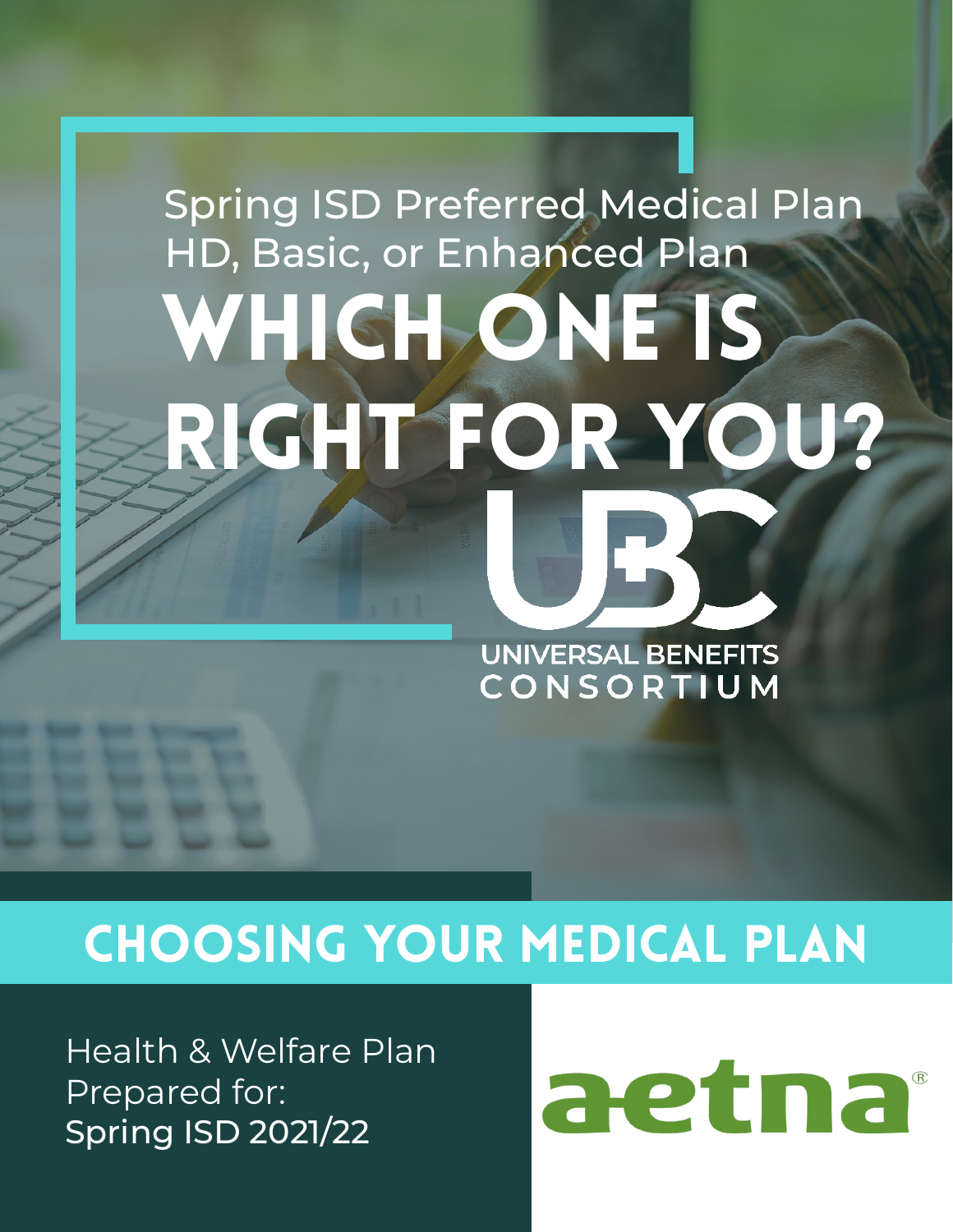# Put the power back in your hands

As a District of Innovation, Spring ISD is choosing to be flexible with the medical coverage offered to employees. That is why you are being given alternative health solutions for the upcoming plan year.

#### When looking at medical plan options, you'll want to consider a few questions:

- Are your current doctors in network under the plan?
- How much healthcare coverage do you need?
- Will the plan pay for regular care expenses?



YOU CAN CHOOSE THE medical plan and features that work best for you and your family.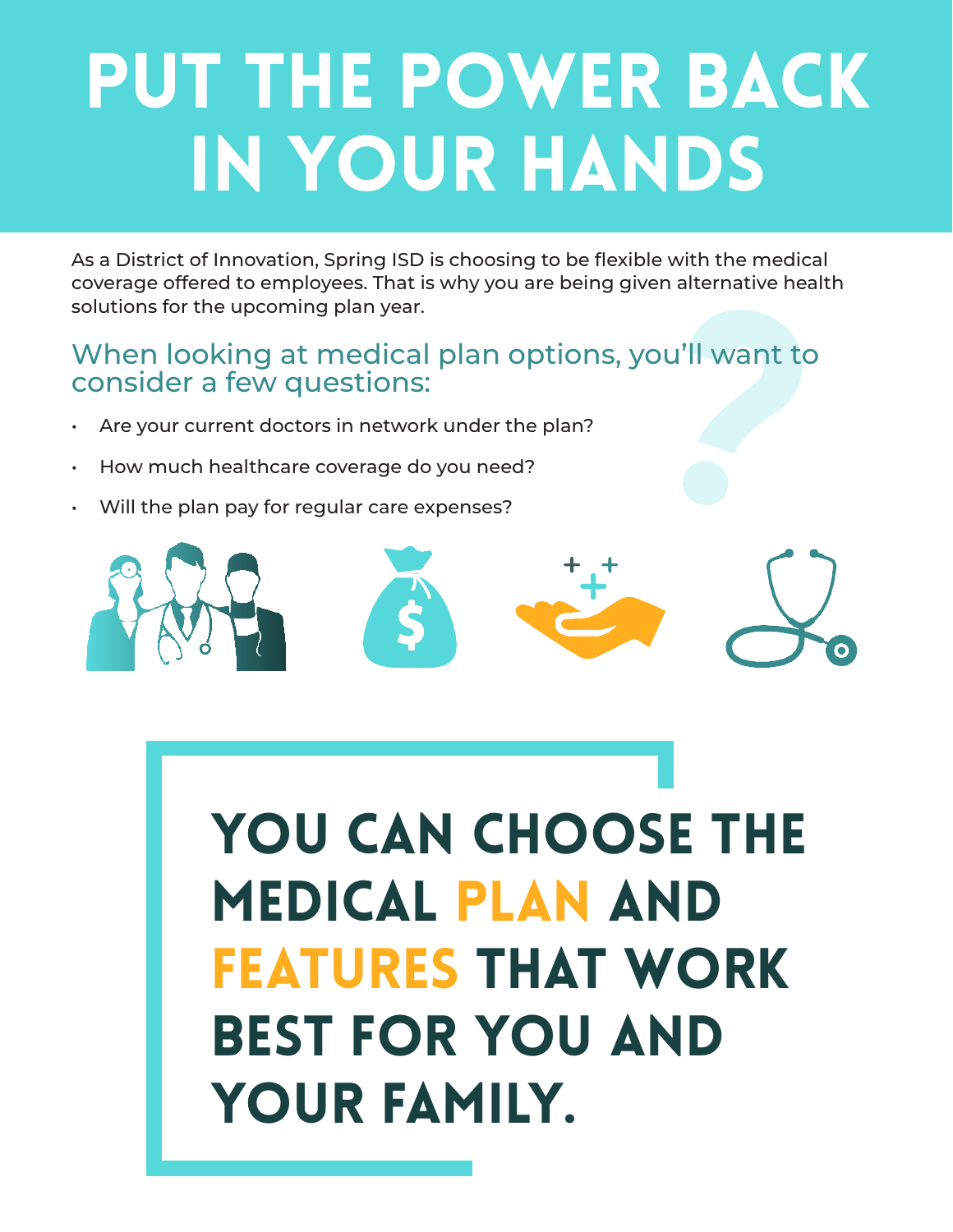# YOU HAVE 3 MEDICAL Plans to Choose From:

### SPRING ISD - Aetna - HD Plan

### SPRING ISD - AETNA - Basic Plan

### SPRING ISD - AETNA - Enhanced Plan

### BENEFITS

For Spring ISD Preferred Medical Plan Members

- Free access to **Health & Wellness Center**
- AETNA **Nationwide Network** with over 1 million healthcare professionals
- No referral necessary to see a specialist
- No prescription deductible and free generics



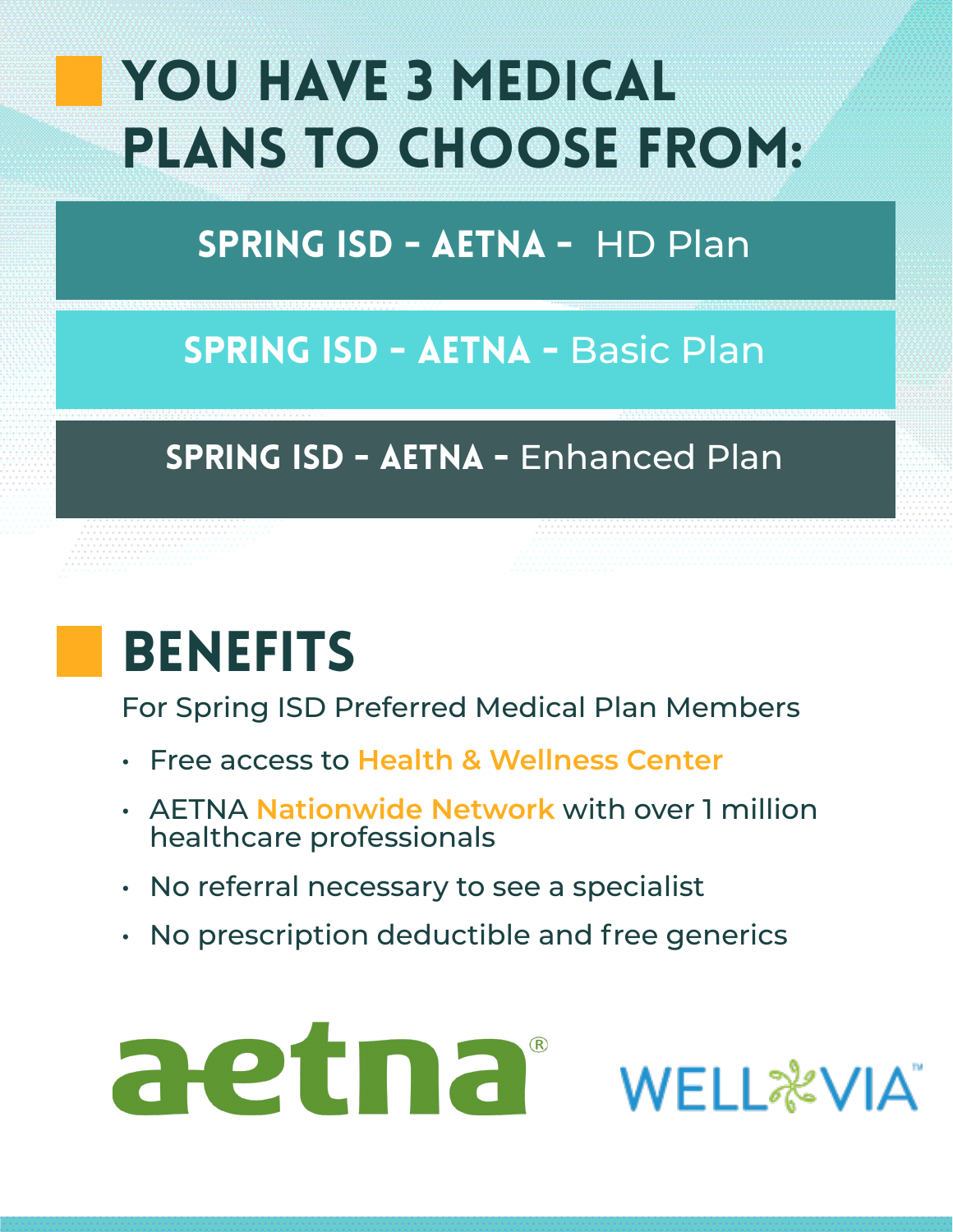#### SPRING ISD - Aetna - HD Plan

compared to TRS ActiveCare HD

## HD - Plan Comparison

SPRING ISD PREFERRED MEDICAL - HD PLAN BENEFITS:

- Free access to Health & Wellness Center
	- Includes primary care physician services and mental health services
- Lower out-of-pocket maximums
- No prescription deductible and free generic brand medicine
- No cost Telemedicine for you and your family

| MONTHLY PREMIUM          | <b>EMPLOYEE'S EARNING LESS THAN \$25K</b> |                          |  |
|--------------------------|-------------------------------------------|--------------------------|--|
|                          | <b>SPRING ISD/AETNA - HD</b>              | <b>TRS ACTIVECARE HD</b> |  |
| Employee                 | \$57.00                                   | \$129.00                 |  |
| Employee + Child(ren)    | \$300.00                                  | \$417.00                 |  |
| Employee + Spouse        | \$595.00                                  | \$734.00                 |  |
| <b>Employee + Family</b> | \$802.00                                  | \$970.00                 |  |

| <b>MONTHLY PREMIUM</b>   | EMPLOYEE'S EARNING BETWEEN \$25K AND \$50K |                          |  |  |
|--------------------------|--------------------------------------------|--------------------------|--|--|
|                          | <b>SPRING ISD/AETNA - HD</b>               | <b>TRS ACTIVECARE HD</b> |  |  |
| Employee                 | \$82.00                                    | \$154.00                 |  |  |
| Employee + Child(ren)    | \$325.00                                   | \$442.00                 |  |  |
| Employee + Spouse        | \$620.00                                   | \$759.00                 |  |  |
| <b>Employee + Family</b> | \$827.00                                   | \$995.00                 |  |  |

| MONTHLY PREMIUM          | <b>EMPLOYEE'S EARNING \$50K OR MORE</b> |                          |  |  |
|--------------------------|-----------------------------------------|--------------------------|--|--|
|                          | <b>SPRING ISD/AETNA - HD</b>            | <b>TRS ACTIVECARE HD</b> |  |  |
| <b>Employee</b>          | \$132.00                                | \$204.00                 |  |  |
| Employee + Child(ren)    | \$375.00                                | \$492.00                 |  |  |
| <b>Employee + Spouse</b> | \$670.00                                | \$809.00                 |  |  |
| <b>Employee + Family</b> | \$877.00                                | \$1,045.00               |  |  |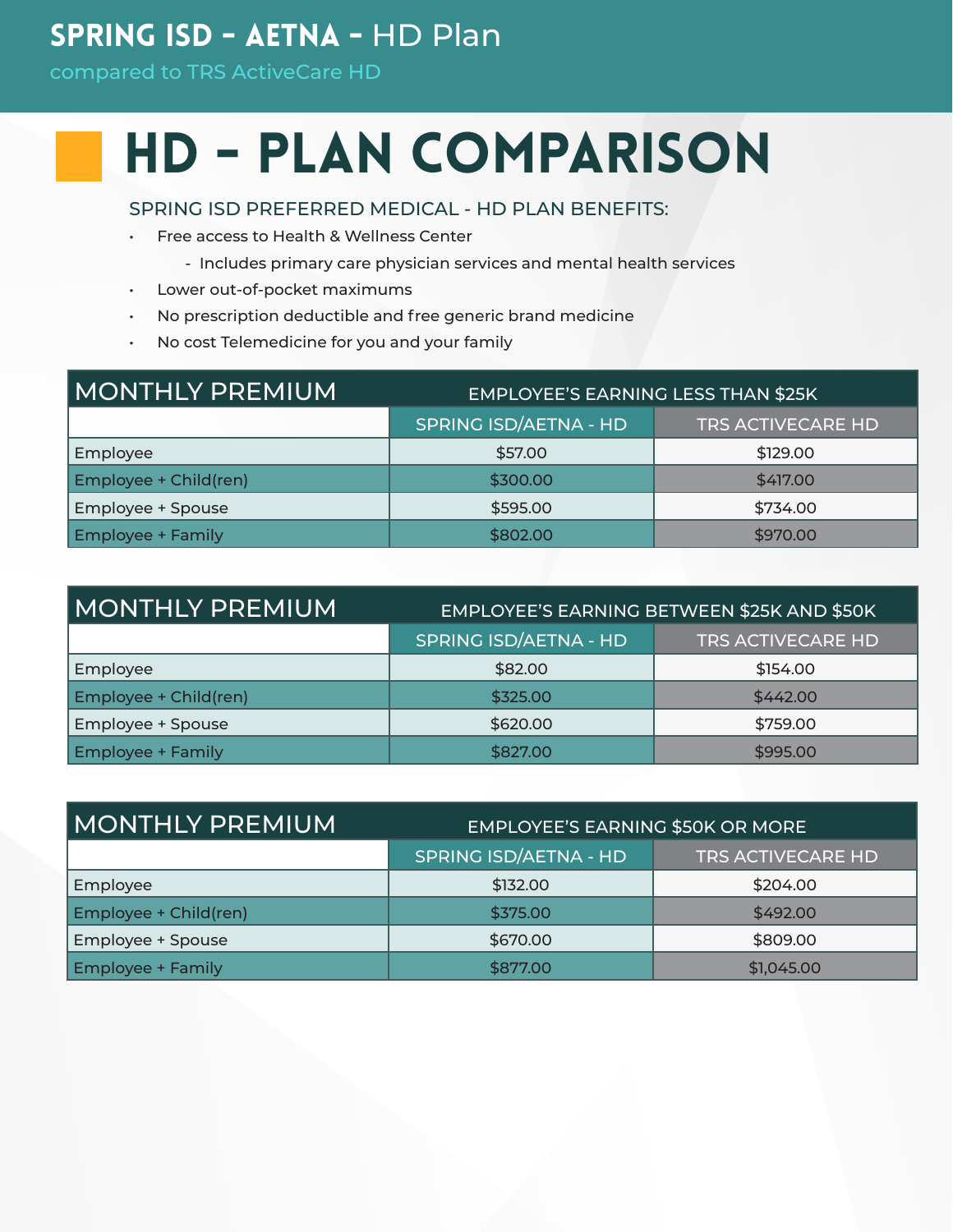#### SPRING ISD - AETNA - HD Plan (Half-Time Employees)

compared to TRS ActiveCare HD

### HD - Plan Comparison

SPRING ISD PREFERRED MEDICAL - HD PLAN RATES FOR

HALF-TIME EMPLOYEES:

- Free access to Health & Wellness Center
	- Includes primary care physician services and mental health services
- Lower out-of-pocket maximums
- No prescription deductible and free generic brand medicine
- No cost Telemedicine for you and your family

| MONTHLY PREMIUM          | <b>EMPLOYEE'S EARNING LESS THAN \$25K</b> |                          |  |  |
|--------------------------|-------------------------------------------|--------------------------|--|--|
|                          | <b>SPRING ISD/AETNA - HD</b>              | <b>TRS ACTIVECARE HD</b> |  |  |
| Employee                 | \$207.00                                  | \$279.00                 |  |  |
| Employee + Child(ren)    | \$478.00                                  | \$594.50                 |  |  |
| Employee + Spouse        | \$833.00                                  | \$971.50                 |  |  |
| <b>Employee + Family</b> | \$1,040.00                                | \$1,207.50               |  |  |

| <b>MONTHLY PREMIUM</b>   | EMPLOYEE'S EARNING BETWEEN \$25K AND \$50K |                          |  |
|--------------------------|--------------------------------------------|--------------------------|--|
|                          | <b>SPRING ISD/AETNA - HD</b>               | <b>TRS ACTIVECARE HD</b> |  |
| Employee                 | \$220.00                                   | \$291.50                 |  |
| Employee + Child(ren)    | \$490.00                                   | \$607.00                 |  |
| Employee + Spouse        | \$845.00                                   | \$984.00                 |  |
| <b>Employee + Family</b> | \$1,052.00                                 | \$1,220.00               |  |

| I MONTHLY PREMIUM        | <b>EMPLOYEE'S EARNING \$50K OR MORE</b> |                          |  |
|--------------------------|-----------------------------------------|--------------------------|--|
|                          | <b>SPRING ISD/AETNA - HD</b>            | <b>TRS ACTIVECARE HD</b> |  |
| Employee                 | \$245.00                                | \$316.00                 |  |
| Employee + Child(ren)    | \$515.00                                | \$632.00                 |  |
| Employee + Spouse        | \$870.00                                | \$1,009.00               |  |
| <b>Employee + Family</b> | \$1,077.00                              | \$1,245.00               |  |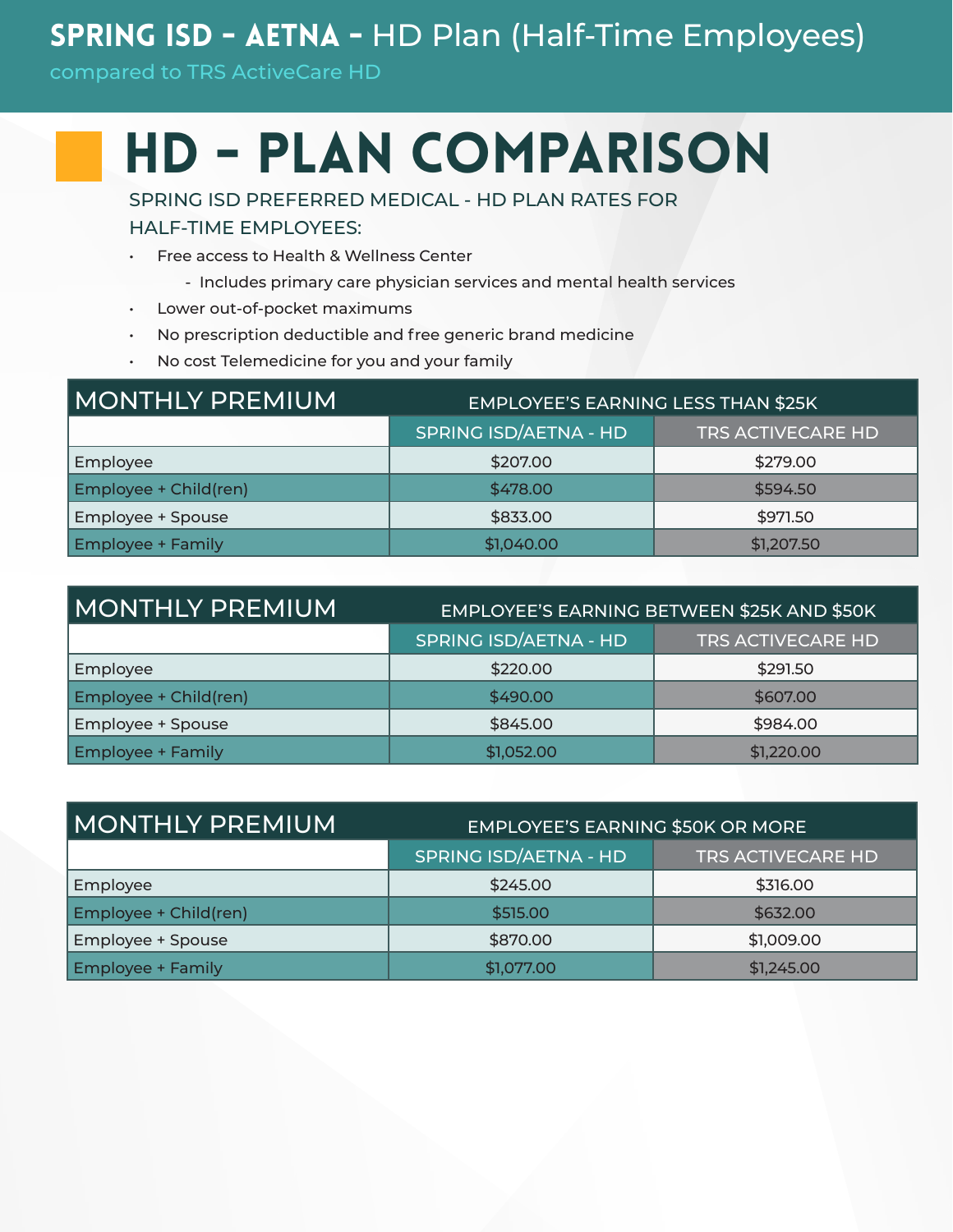#### SPRING ISD - AETNA - HD Plan

versus TRS ActiveCare HD

# HD - Plan Comparison

| <b>PLAN FEATURES</b>                 | SPRING/AETNA - HD    |                       | <b>TRS ACTIVECARE HD</b> |                       |
|--------------------------------------|----------------------|-----------------------|--------------------------|-----------------------|
| <b>COVERAGE TYPE</b>                 | <b>IN-NETWORK</b>    | <b>OUT-OF-NETWORK</b> | <b>IN-NETWORK</b>        | <b>OUT-OF-NETWORK</b> |
| <b>INDV/FAM DEDUCTIBLE</b>           | \$3,000/\$6,000      | \$6,000/\$12,000      | \$3,000/\$6,000          | \$5,500/\$11,000      |
| <b>COINSURANCE</b>                   | 20% After Deductible | 40% After Deductible  | 30% After Deductible     | 50% After Deductible  |
| INDV/FAM MAX OUT-OF-POCKET           | \$7,000/\$14,000     | Unlimited             | \$7,000/\$14,000         | \$20,250/\$40,500     |
| NETWORK                              | <b>Nationwide</b>    |                       |                          | <b>Nationwide</b>     |
| PRIMARY CARE PROVIDER (PCP) REQUIRED | No.                  |                       |                          | No.                   |

| <b>DOCTORS VISITS</b>                          | SPRING/AETNA - HD    |                                             | <b>TRS ACTIVECARE HD</b> |                       |
|------------------------------------------------|----------------------|---------------------------------------------|--------------------------|-----------------------|
|                                                | <b>IN-NETWORK</b>    | <b>OUT-OF-NETWORK</b>                       | <b>IN-NETWORK</b>        | <b>OUT-OF-NETWORK</b> |
| I PRIMARY CARE                                 | 20% After Deductible | 40% After Deductible                        | 30% After Deductible     | 50% After Deductible  |
| <b>SPECIALIST</b>                              |                      | 20% After Deductible   40% After Deductible | 30% After Deductible     | 50% After Deductible  |
| VIRTUAL HEALTH                                 | \$0 Per Consultation |                                             |                          | \$30 Per Consultation |
| <b>SPRING ISD HEALTH &amp; WELLNESS CENTER</b> | 100%, No Deductible  |                                             |                          | <b>Not Covered</b>    |

| IMMEDIATE CARE        | SPRING/AETNA - HD |                                             | <b>TRS ACTIVECARE HD</b> |                       |
|-----------------------|-------------------|---------------------------------------------|--------------------------|-----------------------|
|                       | <b>IN-NETWORK</b> | <b>OUT-OF-NETWORK</b>                       | <b>IN-NETWORK</b>        | <b>OUT-OF-NETWORK</b> |
| I URGENT CARE         |                   | 20% After Deductible   40% After Deductible | 30% After Deductible 1   | 50% After Deductible  |
| <b>EMERGENCY CARE</b> |                   | 20% After Deductible   40% After Deductible |                          | 30% After Deductible  |

| <b>PRESCRIPTION DRUGS</b>      | SPRING/AETNA - HD        |                       | <b>TRS ACTIVECARE HD</b> |                       |
|--------------------------------|--------------------------|-----------------------|--------------------------|-----------------------|
|                                | <b>IN-NETWORK</b>        | <b>OUT-OF-NETWORK</b> | <b>IN-NETWORK</b>        | <b>OUT-OF-NETWORK</b> |
| DRUG DEDUCTIBLE                | None                     |                       | Integrated with Medical  |                       |
| GENERIC (30 DAY/90 DAY SUPPLY) | Plan Pays 100%           |                       | 20% After Deductible     |                       |
| PREFERRED BRAND                | 30%/MAIL \$90            |                       | 25% After Deductible     |                       |
| <b>NON-PREFERRED BRAND</b>     | 30%/MAIL \$90            |                       |                          | 50% After Deductible  |
| <b>SPECIALTY</b>               | 50% up to max of \$1,500 |                       |                          | 20% After Deductible  |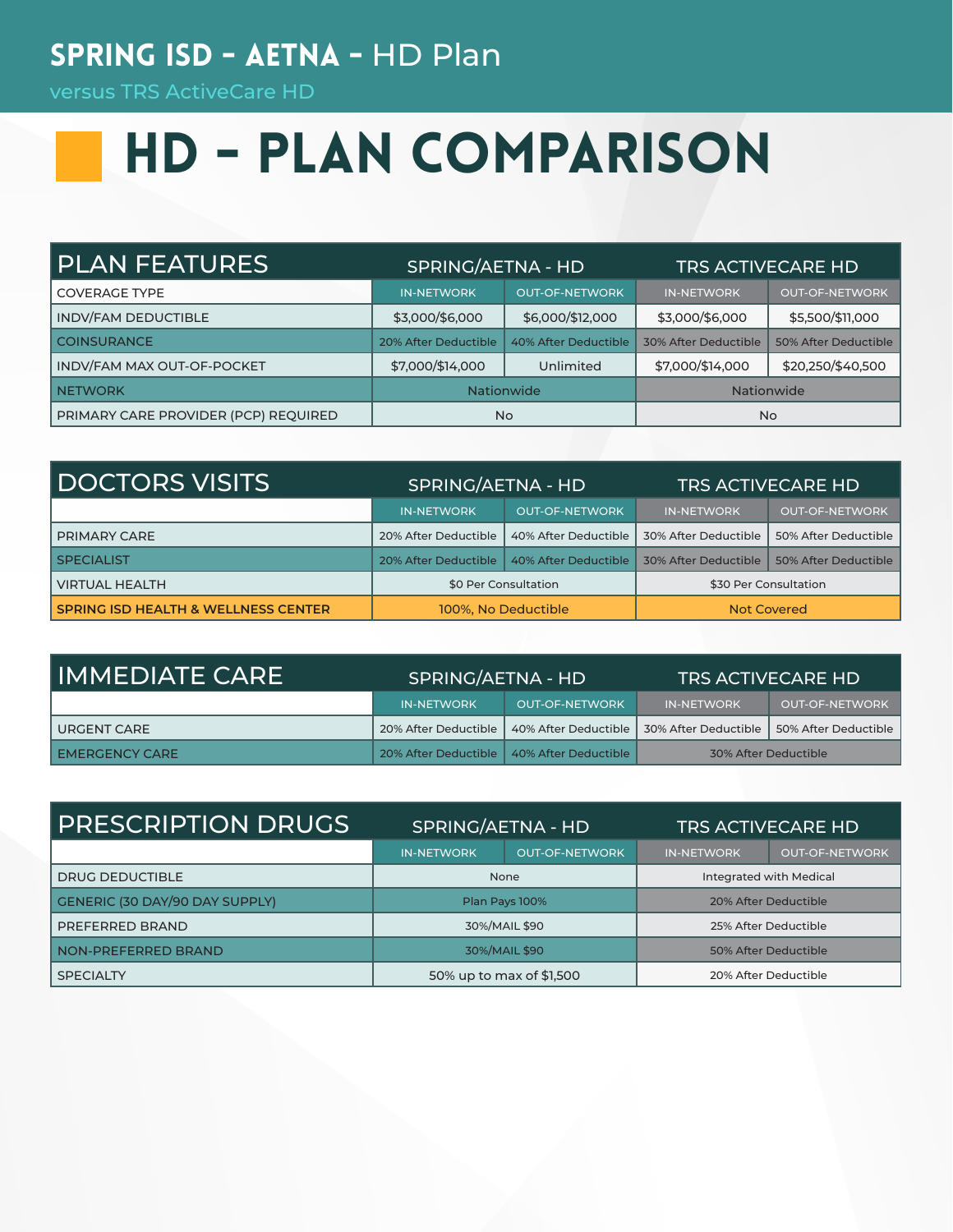#### SPRING ISD - AETNA - Basic Plan

compared to TRS ActiveCare Primary

### Basic - Plan Comparison

SPRING ISD PREFERRED MEDICAL - BASIC PLAN BENEFITS:

- Free Access to Health & Wellness Center
	- Includes primary care physician services and mental health services
- No referral necessary to see a specialist
- No prescription deductible and free generic brand medicine
- Lower out-of-pocket maximums
- In- and out-of-network benefits
- No cost Telemedicine for you and your family

| MONTHLY PREMIUM          | <b>EMPLOYEE'S EARNING LESS THAN \$25K</b> |                               |  |
|--------------------------|-------------------------------------------|-------------------------------|--|
|                          | <b>SPRING ISD/AETNA - BASIC</b>           | <b>TRS ACTIVECARE PRIMARY</b> |  |
| Employee                 | \$62.00                                   | \$117.00                      |  |
| Employee + Child(ren)    | \$290.00                                  | \$396.00                      |  |
| Employee + Spouse        | \$574.00                                  | \$701.00                      |  |
| <b>Employee + Family</b> | \$776.00                                  | \$930.00                      |  |

| MONTHLY PREMIUM.         | EMPLOYEE'S EARNING BETWEEN \$25K AND \$50K |                               |  |
|--------------------------|--------------------------------------------|-------------------------------|--|
|                          | SPRING ISD/AETNA - BASIC                   | <b>TRS ACTIVECARE PRIMARY</b> |  |
| Employee                 | \$87.00                                    | \$142.00                      |  |
| Employee + Child(ren)    | \$315.00                                   | \$421.00                      |  |
| Employee + Spouse        | \$599.00                                   | \$726.00                      |  |
| <b>Employee + Family</b> | \$801.00                                   | \$955.00                      |  |

| MONTHLY PREMIUM          | <b>EMPLOYEE'S EARNING \$50K OR MORE</b> |                               |  |
|--------------------------|-----------------------------------------|-------------------------------|--|
|                          | SPRING ISD/AETNA - BASIC                | <b>TRS ACTIVECARE PRIMARY</b> |  |
| Employee                 | \$137.00                                | \$192.00                      |  |
| Employee + Child(ren)    | \$365.00                                | \$471.00                      |  |
| Employee + Spouse        | \$649.00                                | \$776.00                      |  |
| <b>Employee + Family</b> | \$851.00                                | \$1,005.00                    |  |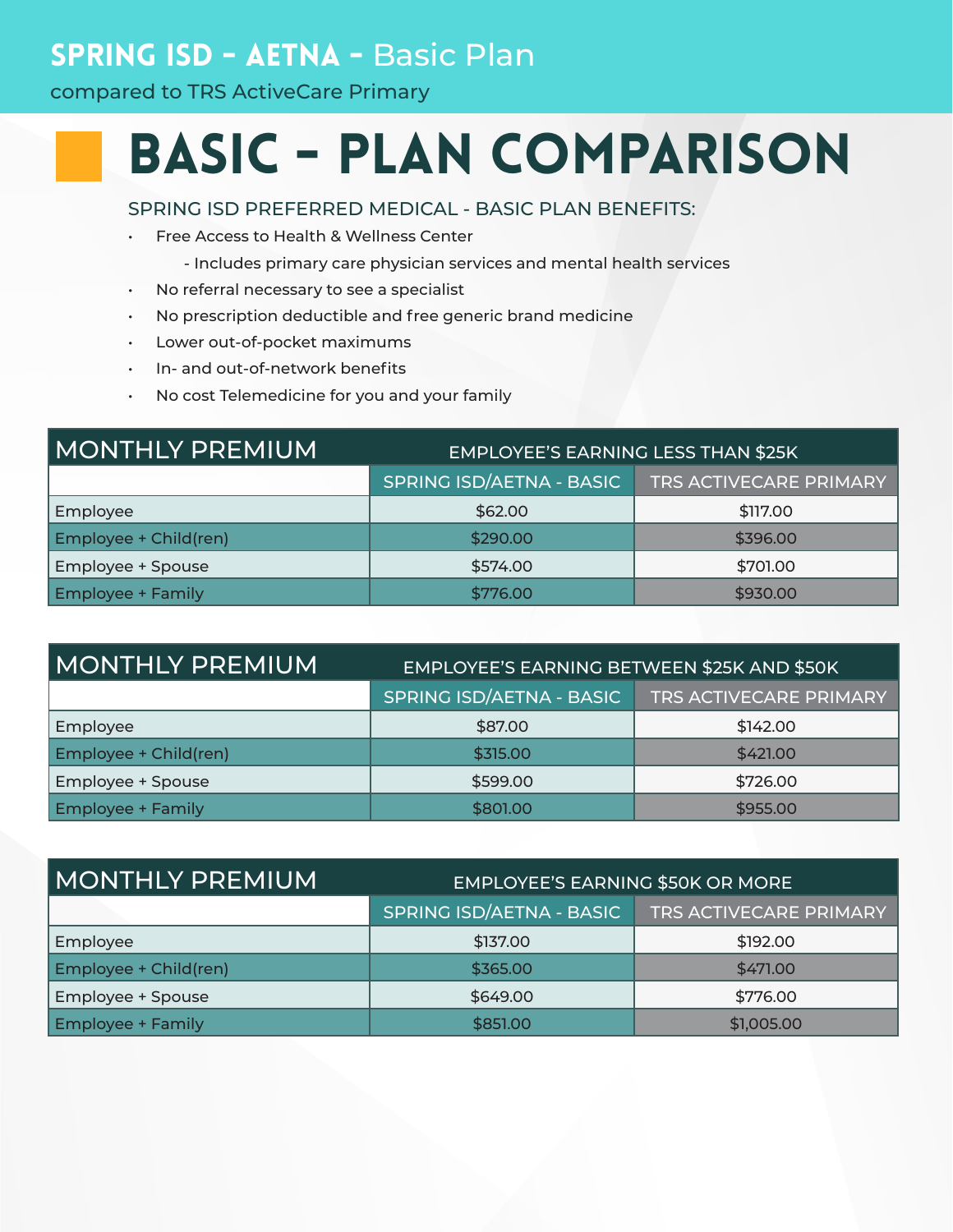#### SPRING ISD - AETNA - Basic Plan (Half-Time Employees)

#### compared to TRS ActiveCare Primary

### Basic - Plan Comparison

SPRING ISD PREFERRED MEDICAL - BASIC PLAN RATES FOR

HALF-TIME EMPLOYEES:

- Free Access to Health & Wellness Center
	- Includes primary care physician services and mental health services
- No referral necessary to see a specialist
- No prescription deductible and free generic brand medicine
- Lower out-of-pocket maximums
- In- and out-of-network benefits
- No cost Telemedicine for you and your family

| <b>MONTHLY PREMIUM</b>   | <b>EMPLOYEE'S EARNING LESS THAN \$25K</b> |                               |  |
|--------------------------|-------------------------------------------|-------------------------------|--|
|                          | SPRING ISD/AETNA - BASIC                  | <b>TRS ACTIVECARE PRIMARY</b> |  |
| Employee                 | \$220.00                                  | \$267.00                      |  |
| Employee + Child(ren)    | \$490.00                                  | \$410.00                      |  |
| Employee + Spouse        | \$845.00                                  | \$938.00                      |  |
| <b>Employee + Family</b> | \$1,052.00                                | \$1,167.50                    |  |

| MONTHLY PREMIUM          | EMPLOYEE'S EARNING BETWEEN \$25K AND \$50K                |            |  |
|--------------------------|-----------------------------------------------------------|------------|--|
|                          | SPRING ISD/AETNA - BASIC<br><b>TRS ACTIVECARE PRIMARY</b> |            |  |
| Employee                 | \$225.00                                                  | \$279.50   |  |
| Employee + Child(ren)    | \$480.00                                                  | \$423.00   |  |
| Employee + Spouse        | \$824.00                                                  | \$951.00   |  |
| <b>Employee + Family</b> | \$1,026.00                                                | \$1,180.00 |  |

| I MONTHLY PREMIUM        | <b>EMPLOYEE'S EARNING \$50K OR MORE</b> |                               |  |
|--------------------------|-----------------------------------------|-------------------------------|--|
|                          | SPRING ISD/AETNA - BASIC                | <b>TRS ACTIVECARE PRIMARY</b> |  |
| Employee                 | \$377.00                                | \$304.00                      |  |
| Employee + Child(ren)    | \$669.00                                | \$448.00                      |  |
| Employee + Spouse        | \$1,039.00                              | \$976.00                      |  |
| <b>Employee + Family</b> | \$1,363.00                              | \$1,205.00                    |  |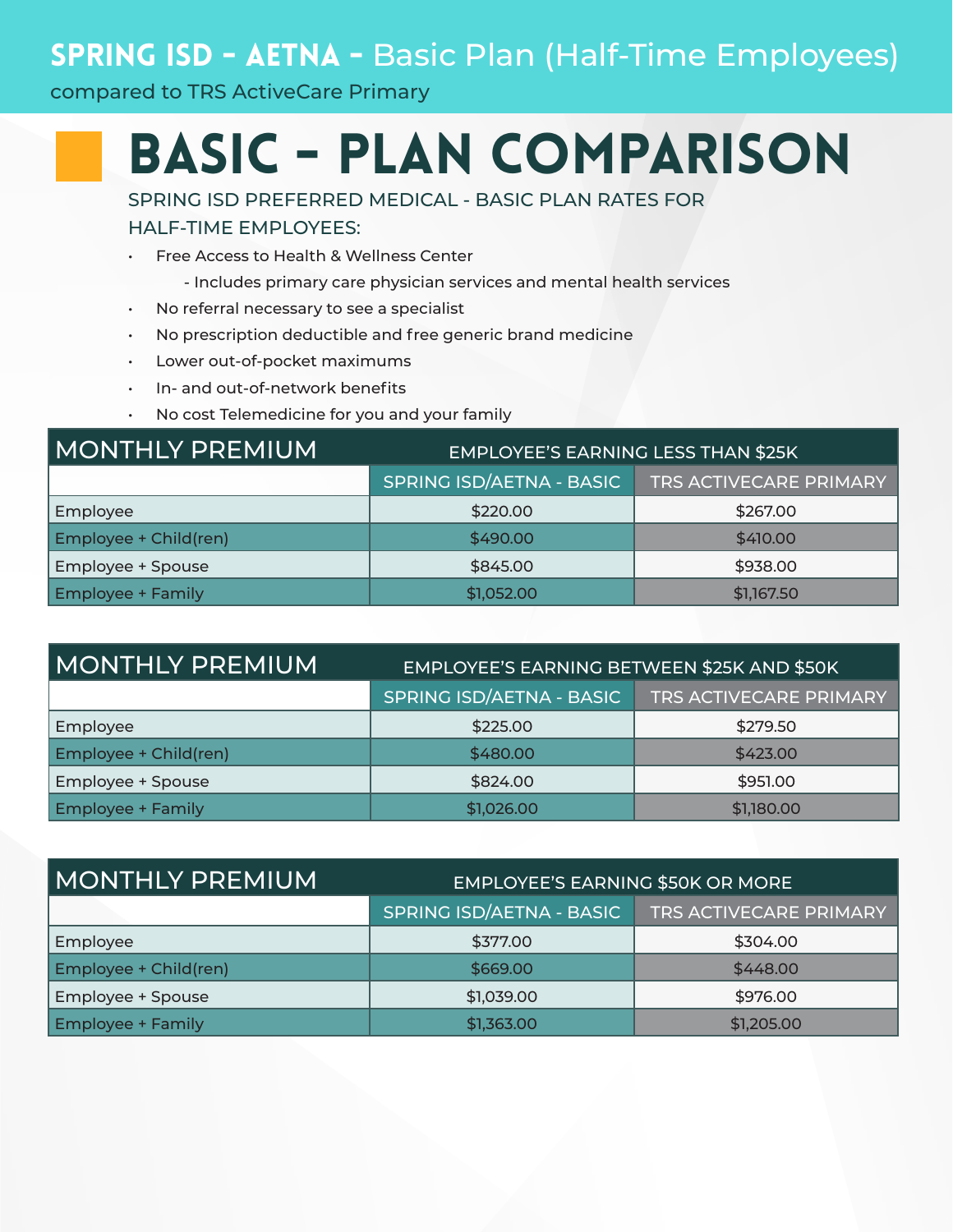#### SPRING ISD - AETNA - Basic Plan

versus TRS ActiveCare Primary

## Basic - Plan Comparison

| <b>PLAN FEATURES</b>                 | <b>SPRINGISD / AETNA BASIC</b> |                       | <b>TRS ACTIVECARE PRIMARY</b>    |
|--------------------------------------|--------------------------------|-----------------------|----------------------------------|
| <b>COVERAGE TYPE</b>                 | <b>IN-NETWORK</b>              | <b>OUT-OF-NETWORK</b> | <b>IN-NETWORK ONLY</b>           |
| <b>INDV/FAM DEDUCTIBLE</b>           | \$2,500/\$5,000                | \$4,000/\$8,000       | \$2,500/\$5,000                  |
| <b>COINSURANCE</b>                   | 20% After Deductible           | 40% After Deductible  | 30% After Deductible             |
| INDV/FAM MAX OUT-OF-POCKET           | \$8,000/\$16,000               | Unlimited             | \$8,150/\$16,300                 |
| <b>NETWORK</b>                       | <b>Nationwide</b>              |                       | <b>Only Statewide</b>            |
| PRIMARY CARE PROVIDER (PCP) REQUIRED | <b>No</b>                      |                       | Yes/Referral req. for specialist |

| <b>DOCTORS VISITS</b>                          | <b>SPRING ISD/AETNA - BASIC</b> |                       | <b>TRS ACTIVECARE PRIMARY</b> |
|------------------------------------------------|---------------------------------|-----------------------|-------------------------------|
|                                                | <b>IN-NETWORK</b>               | <b>OUT-OF-NETWORK</b> | <b>IN-NETWORK ONLY</b>        |
| <b>PRIMARY CARE</b>                            | 20% After Deductible            | 40% After Deductible  | \$30 Copay                    |
| <b>SPECIALIST</b>                              | 20% After Deductible 1          | 40% After Deductible  | \$70 copay/Referral Required  |
| <b>VIRTUAL HEALTH</b>                          | \$0 Per Consultation            |                       | \$0 Per Consultation          |
| <b>SPRING ISD HEALTH &amp; WELLNESS CENTER</b> | 100%, No Deductible             |                       | <b>Not Covered</b>            |

| IMMEDIATE CARE        | SPRING ISD/AETNA - BASIC |                                             | <b>TRS ACTIVECARE PRIMARY</b> |
|-----------------------|--------------------------|---------------------------------------------|-------------------------------|
|                       | <b>IN-NETWORK</b>        | <b>OUT-OF-NETWORK</b>                       | IN-NETWORK ONLY               |
| URGENT CARE           |                          | 20% After Deductible   40% After Deductible | \$50 Copay                    |
| <b>EMERGENCY CARE</b> |                          | 20% After Deductible   40% After Deductible | 30% After Deductible          |

| <b>PRESCRIPTION DRUGS</b>      | SPRING ISD/AETNA - BASIC |                       | <b>TRS ACTIVECARE PRIMARY</b> |
|--------------------------------|--------------------------|-----------------------|-------------------------------|
|                                | <b>IN-NETWORK</b>        | <b>OUT-OF-NETWORK</b> | <b>IN-NETWORK ONLY</b>        |
| DRUG DEDUCTIBLE                | None                     |                       | Integrated with Medical       |
| GENERIC (30 DAY/90 DAY SUPPLY) | Plan Pays 100%           |                       | \$15/\$45 Copay               |
| PREFERRED BRAND                | 30%/MAIL \$90            |                       | 30% After Deductible          |
| NON-PREFERRED BRAND            | 30%/MAIL \$90            |                       | 50% After Deductible          |
| <b>SPECIALTY</b>               | 50% up to max of \$1,500 |                       | 30% After Deductible          |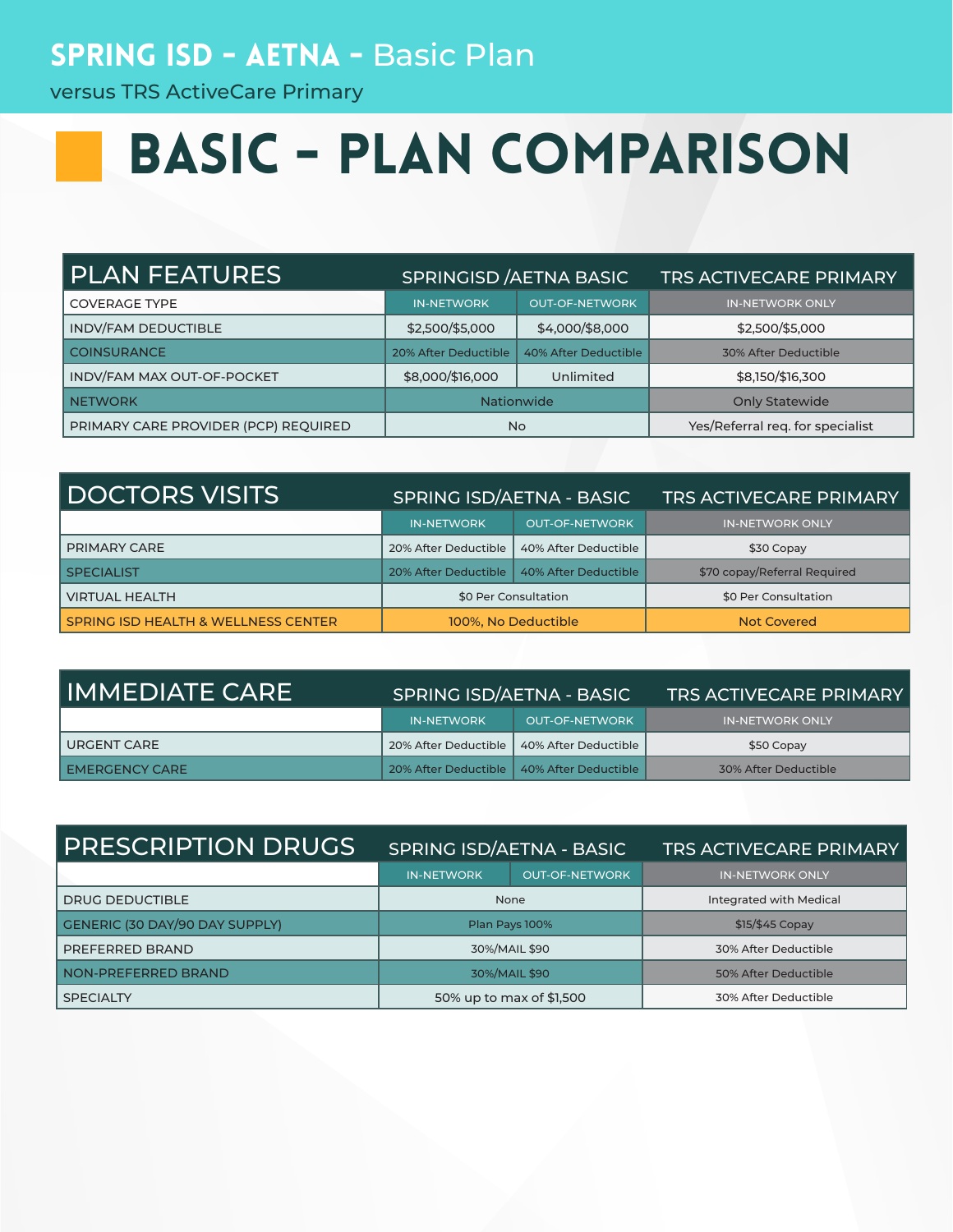#### SPRING ISD - AETNA - Enhanced Plan

compared to TRS ActiveCare Primary+

### Enhanced - Plan Comparison

#### SPRING ISD PREFERRED MEDICAL - ENHANCED PLAN BENEFITS:

- Free Access to Health & Wellness Center
	- Includes primary care physician services and mental health services
- No referral necessary to see a specialist
- No prescription deductible and free generic brand medicine
- In- and out-of-network benefits
- No cost Telemedicine for you and your family

| <b>MONTHLY PREMIUM</b>   | <b>EMPLOYEE'S EARNING LESS THAN \$25K</b>  |                         |  |
|--------------------------|--------------------------------------------|-------------------------|--|
|                          | <b>SPRING ISD/AETNA</b><br><b>ENHANCED</b> | TRS ACTIVECARE PRIMARY+ |  |
| Employee                 | \$214.00                                   | \$242.00                |  |
| Employee + Child(ren)    | \$479.00                                   | \$524.00                |  |
| Employee + Spouse        | \$789.00                                   | \$859.00                |  |
| <b>Employee + Family</b> | \$1,113.00                                 | \$1,200.00              |  |

| <b>MONTHLY PREMIUM</b>   | EMPLOYEE'S EARNING BETWEEN \$25K AND \$50K |                                |  |
|--------------------------|--------------------------------------------|--------------------------------|--|
|                          | <b>SPRING ISD/AETNA</b><br><b>ENHANCED</b> | <b>TRS ACTIVECARE PRIMARY+</b> |  |
| Employee                 | \$239.00                                   | \$267.00                       |  |
| Employee + Child(ren)    | \$504.00                                   | \$549.00                       |  |
| Employee + Spouse        | \$814.00                                   | \$884.00                       |  |
| <b>Employee + Family</b> | \$1,138.00                                 | \$1,225.00                     |  |

| <b>MONTHLY PREMIUM</b>   | <b>EMPLOYEE'S EARNING \$50K OR MORE</b>    |                         |  |
|--------------------------|--------------------------------------------|-------------------------|--|
|                          | <b>SPRING ISD/AETNA</b><br><b>ENHANCED</b> | TRS ACTIVECARE PRIMARY+ |  |
| Employee                 | \$289.00                                   | \$317.00                |  |
| Employee + Child(ren)    | \$554.00                                   | \$599.00                |  |
| <b>Employee + Spouse</b> | \$864.00                                   | \$934.00                |  |
| <b>Employee + Family</b> | \$1,188.00                                 | \$1,275.00              |  |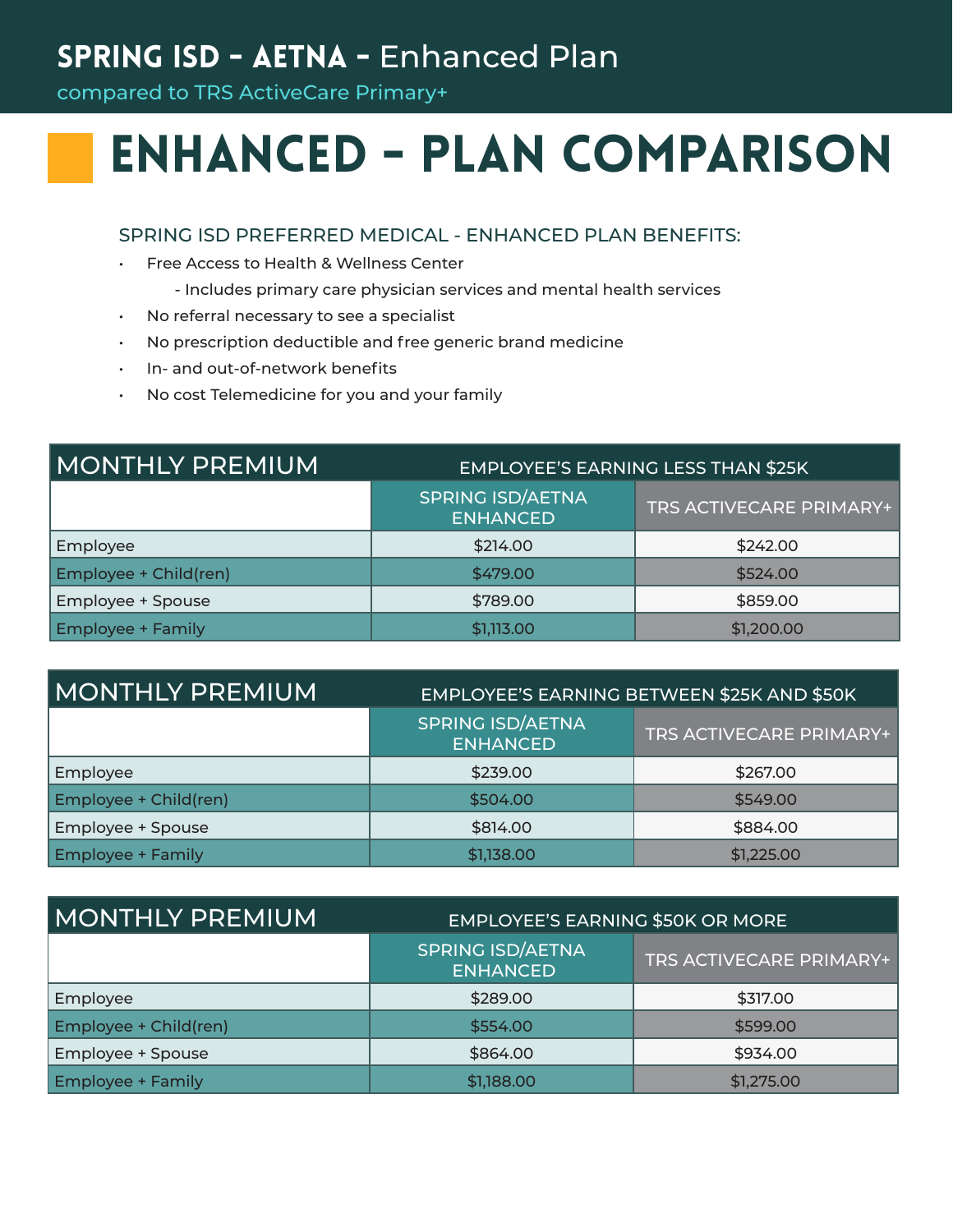#### SPRING ISD - AETNA - Enhanced Plan (Half-Time Employees)

compared to TRS ActiveCare Primary+

### Enhanced - Plan Comparison

SPRING ISD PREFERRED MEDICAL - ENHANCED PLAN RATES FOR

HALF-TIME EMPLOYEES:

- Free Access to Health & Wellness Center
	- Includes primary care physician services and mental health services
- No referral necessary to see a specialist
- No prescription deductible and free generic brand medicine
- In- and out-of-network benefits
- No cost Telemedicine for you and your family

| <b>IMONTHLY PREMIUM</b>  | <b>EMPLOYEE'S EARNING LESS THAN \$25K</b>  |                         |  |
|--------------------------|--------------------------------------------|-------------------------|--|
|                          | <b>SPRING ISD/AETNA</b><br><b>ENHANCED</b> | TRS ACTIVECARE PRIMARY+ |  |
| Employee                 | \$245.00                                   | \$392.00                |  |
| Employee + Child(ren)    | \$515.00                                   | \$701.50                |  |
| Employee + Spouse        | \$870.00                                   | \$1,096.50              |  |
| <b>Employee + Family</b> | \$1,077.00                                 | \$1,437.50              |  |

| MONTHLY PREMIUM          | EMPLOYEE'S EARNING BETWEEN \$25K AND \$50K |                         |  |
|--------------------------|--------------------------------------------|-------------------------|--|
|                          | <b>SPRING ISD/AETNA</b><br><b>ENHANCED</b> | TRS ACTIVECARE PRIMARY+ |  |
| Employee                 | \$250.00                                   | \$404.50                |  |
| Employee + Child(ren)    | \$505.00                                   | \$714.00                |  |
| Employee + Spouse        | \$849.00                                   | \$1,109.00              |  |
| <b>Employee + Family</b> | \$1,051.00                                 | \$1,450.00              |  |

| <b>MONTHLY PREMIUM</b>   | <b>EMPLOYEE'S EARNING \$50K OR MORE</b>    |                                |  |
|--------------------------|--------------------------------------------|--------------------------------|--|
|                          | <b>SPRING ISD/AETNA</b><br><b>ENHANCED</b> | <b>TRS ACTIVECARE PRIMARY+</b> |  |
| Employee                 | \$402.00                                   | \$429.50                       |  |
| Employee + Child(ren)    | \$694.00                                   | \$739.00                       |  |
| <b>Employee + Spouse</b> | \$1,064.00                                 | \$1,134.00                     |  |
| <b>Employee + Family</b> | \$1,388.00                                 | \$1,475.00                     |  |